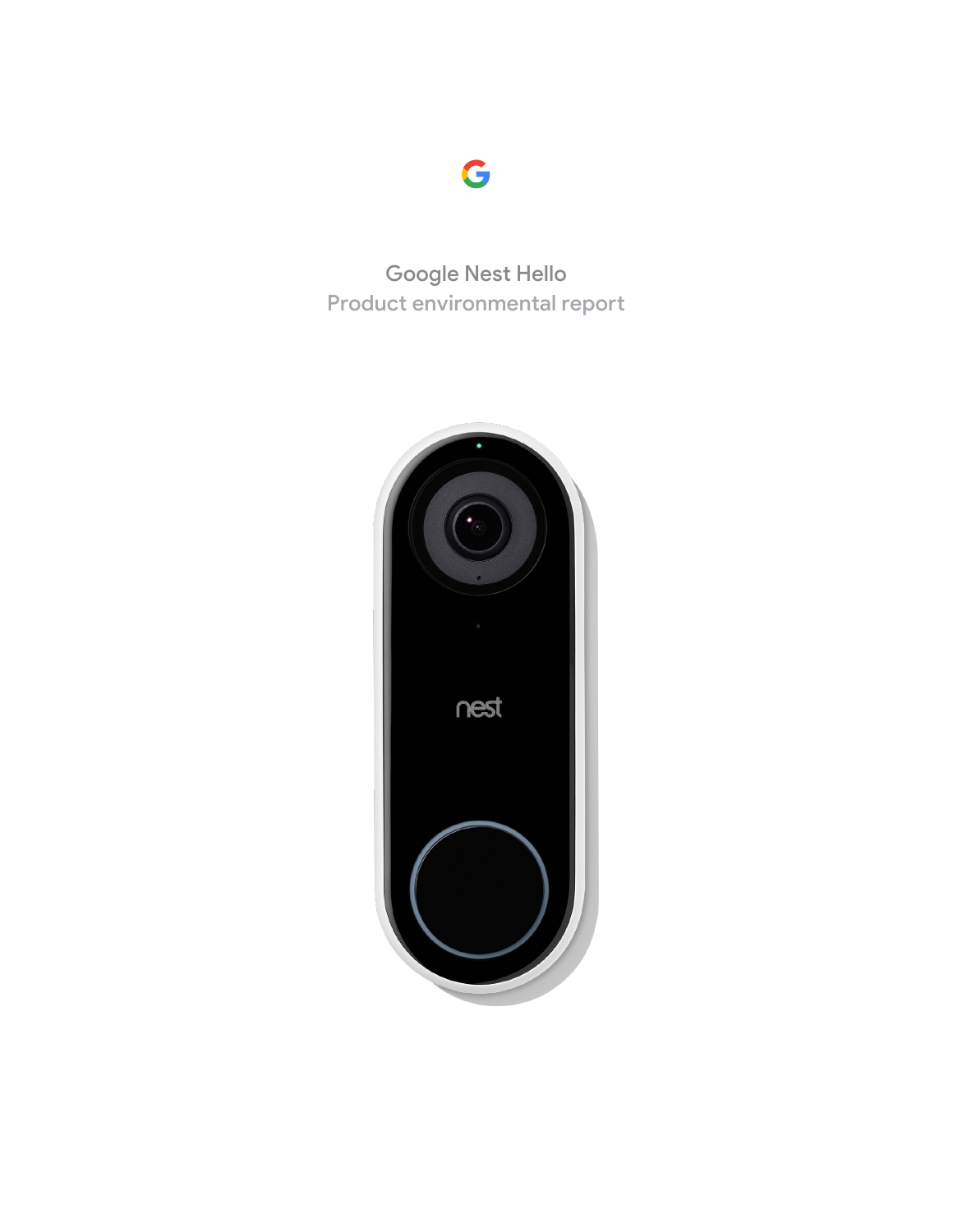Product highlights At Google, operating in an environmentally sustainable way has been a core value from the beginning. As our business has evolved to include the manufacturing of electronic products, we've continually expanded our efforts to improve each product's environmental performance and minimize Google's impact on the world around us. This report details the environmental performance of Google Nest Hello over its full life cycle, from design and manufacturing through usage and recycling. **Environmental Sustainability** at Google Nest Hello is designed with the following key features to help reduce its environmental impact: 99% paper and fiber-based packaging

PVC-free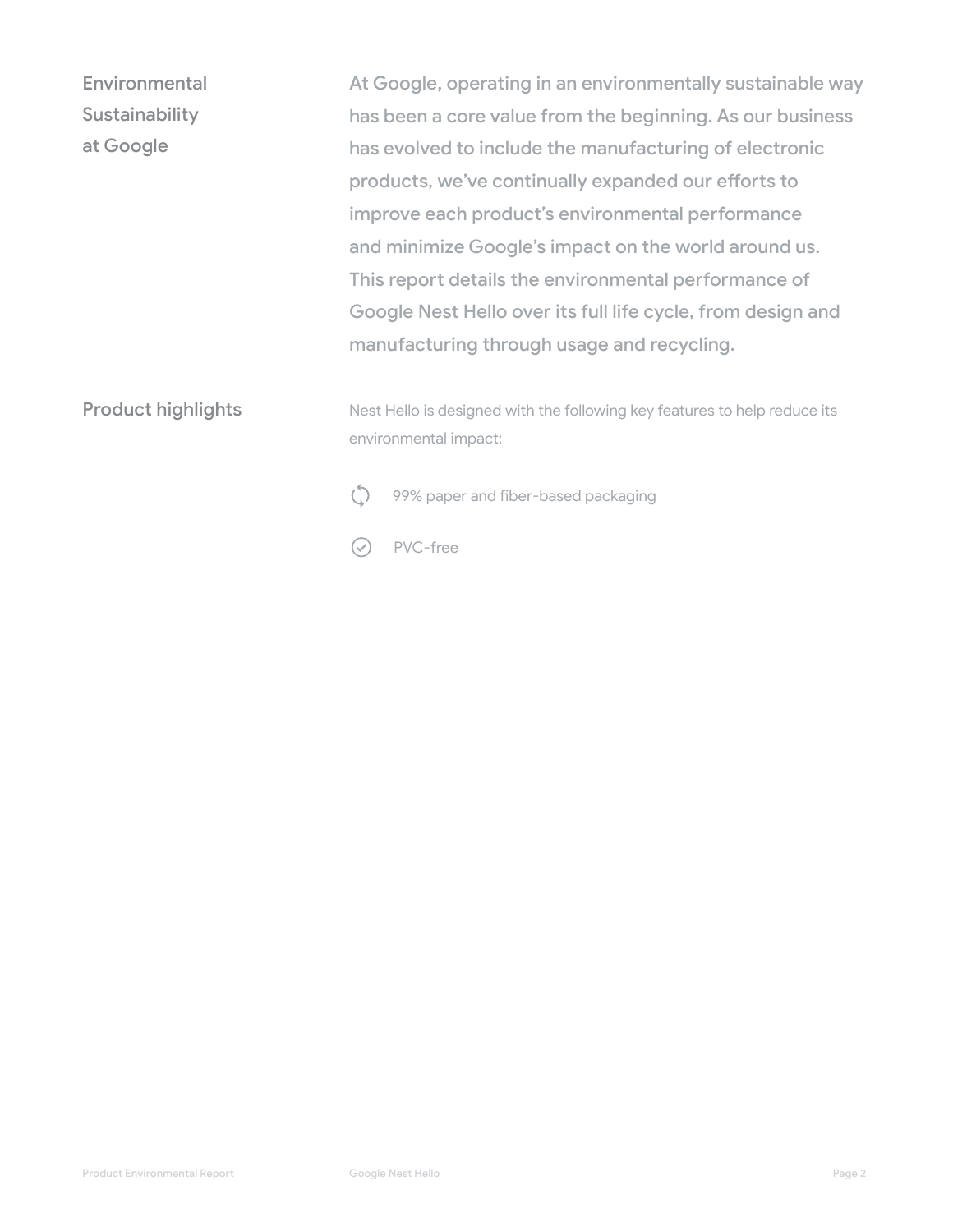## Greenhouse gas (GHG) emissions

The production, transportation, use, and recycling of electronic products generate GHG emissions that can contribute to rising global temperatures. Google conducts a life cycle assessment on products to identify materials and processes that contribute to GHG emissions, with the goal of minimizing these emissions.

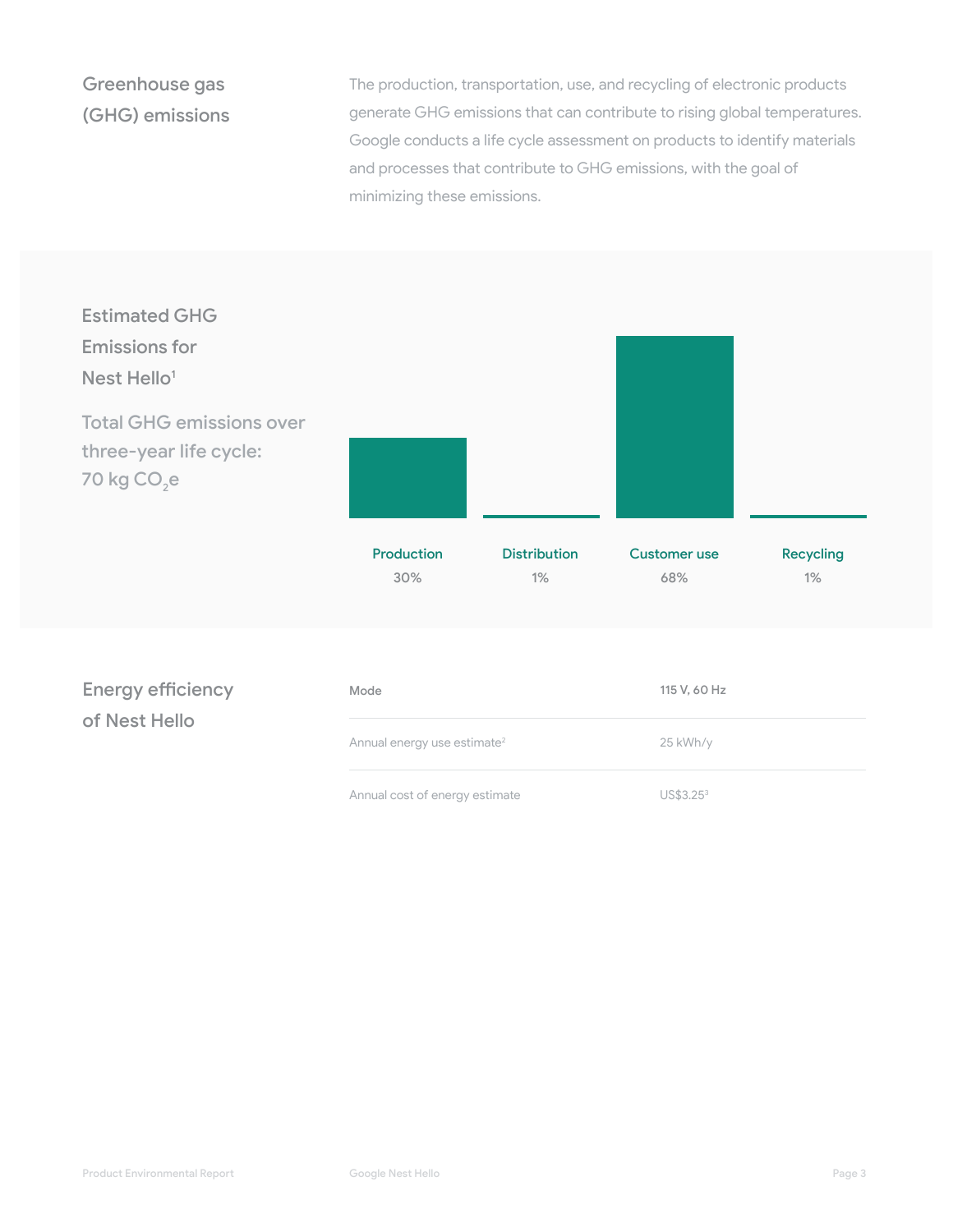Material use Nest Hello is designed to be small. Minimizing the size and weight of the Nest Hello allows materials to be used more efficiently, thereby reducing the energy consumed during production and shipping as well as minimizing the amount of packaging.



| <b>Voluntary substance</b><br>restrictions   | Nest Hello meets the following voluntary substance restrictions:<br>PVC-free<br>$\checkmark$                                                                                                                                                                              |              |
|----------------------------------------------|---------------------------------------------------------------------------------------------------------------------------------------------------------------------------------------------------------------------------------------------------------------------------|--------------|
| <b>Battery</b>                               | Built-in rechargeable lithium-ion battery<br>$\ddot{\phantom{1}}$                                                                                                                                                                                                         |              |
| Packaging                                    | Packaging for Nest Hello uses 99% paper and fiber-based materials.<br>We have designed the Nest Hello packaging to minimize its weight and<br>volume, which helps conserve natural resources and allows more devices<br>to be transported in a single shipping container. |              |
| <b>Packaging materials</b><br>for Nest Hello | Configuration                                                                                                                                                                                                                                                             | Total weight |
|                                              | U.S. retail                                                                                                                                                                                                                                                               | 230 g        |